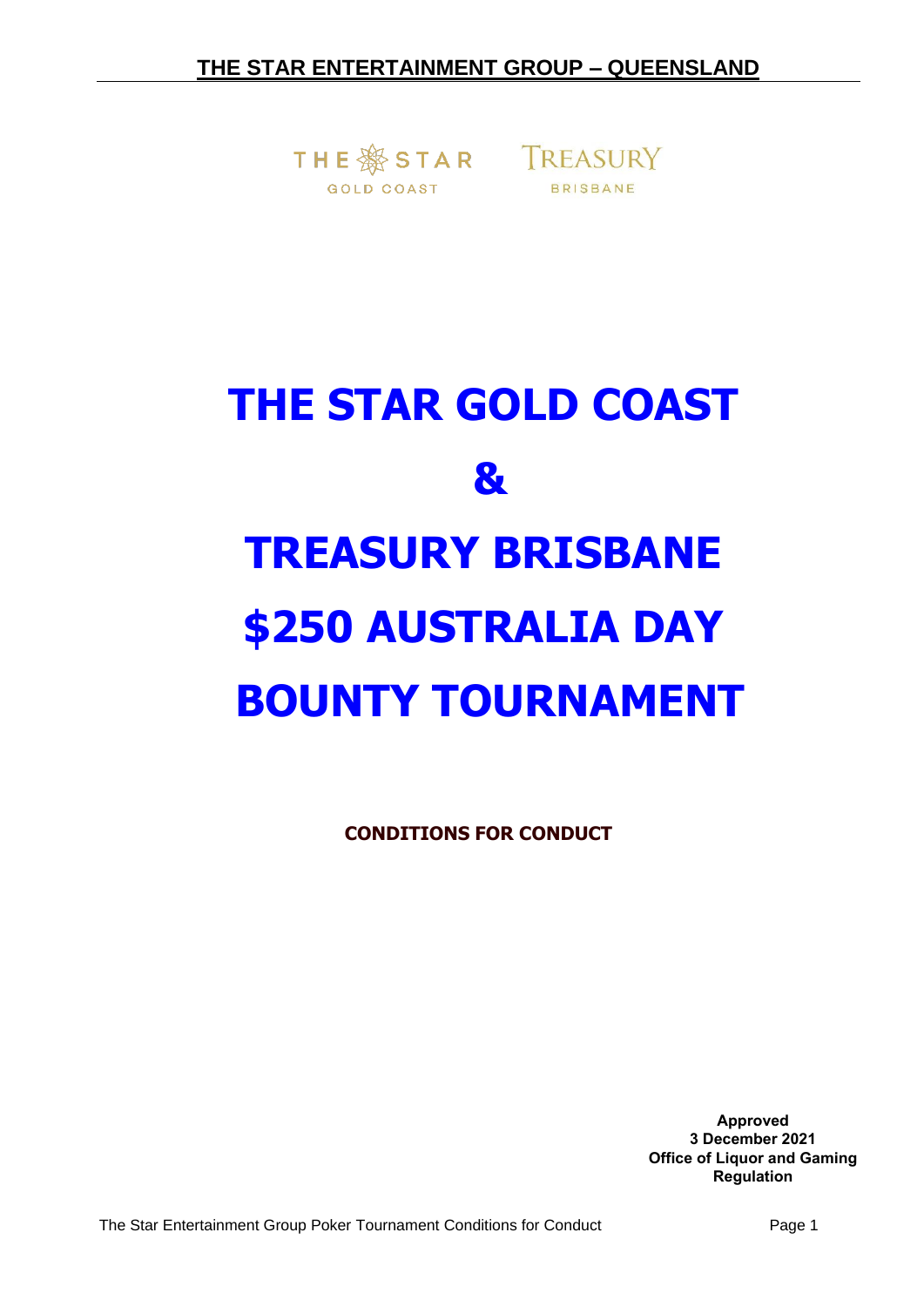# **CONTENTS**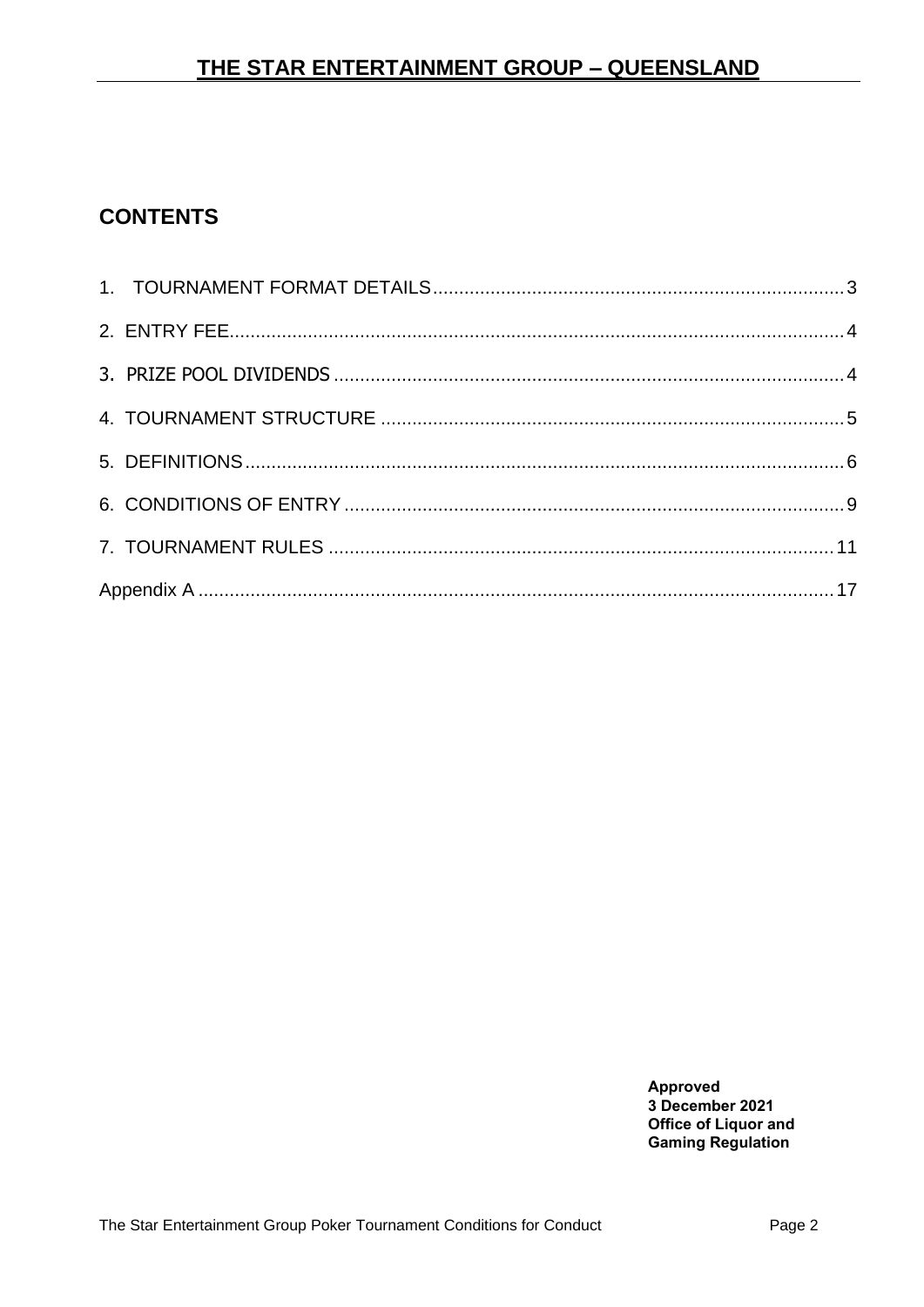# <span id="page-2-0"></span>**1. TOURNAMENT FORMAT DETAILS**

### **Date:**

The Star Gold Coast - Wednesday 26<sup>th</sup> January 2022 (11:30am)

Treasury Brisbane – Wednesday  $26<sup>th</sup>$  January 2022 (12:30pm)

## **Duration:**

Until a winner/winners are determined.

## **Betting Format:**

No Limit Texas Hold'em

#### **Tournament Format:**

The maximum number of entrants for the tournament is 100 players with a minimum of 2 entrants. Players are permitted to enter prior to the completion of the late registration period.

The number of tables used will be determined by the number of entries received by the start of the tournament, with the number of players being adjusted to evenly distribute players between tables.

Once all available seats have been allocated on these tables, every player who enters the tournament prior to the completion of the registration period, will be considered an alternate.

A Player who is considered an alternate will be seated with a full starting stack when their seat becomes available. Alternate players will be seated before re-entry players.

The casino operator may cancel the tournament without liability. In the event of cancellation all entry fees will be refunded.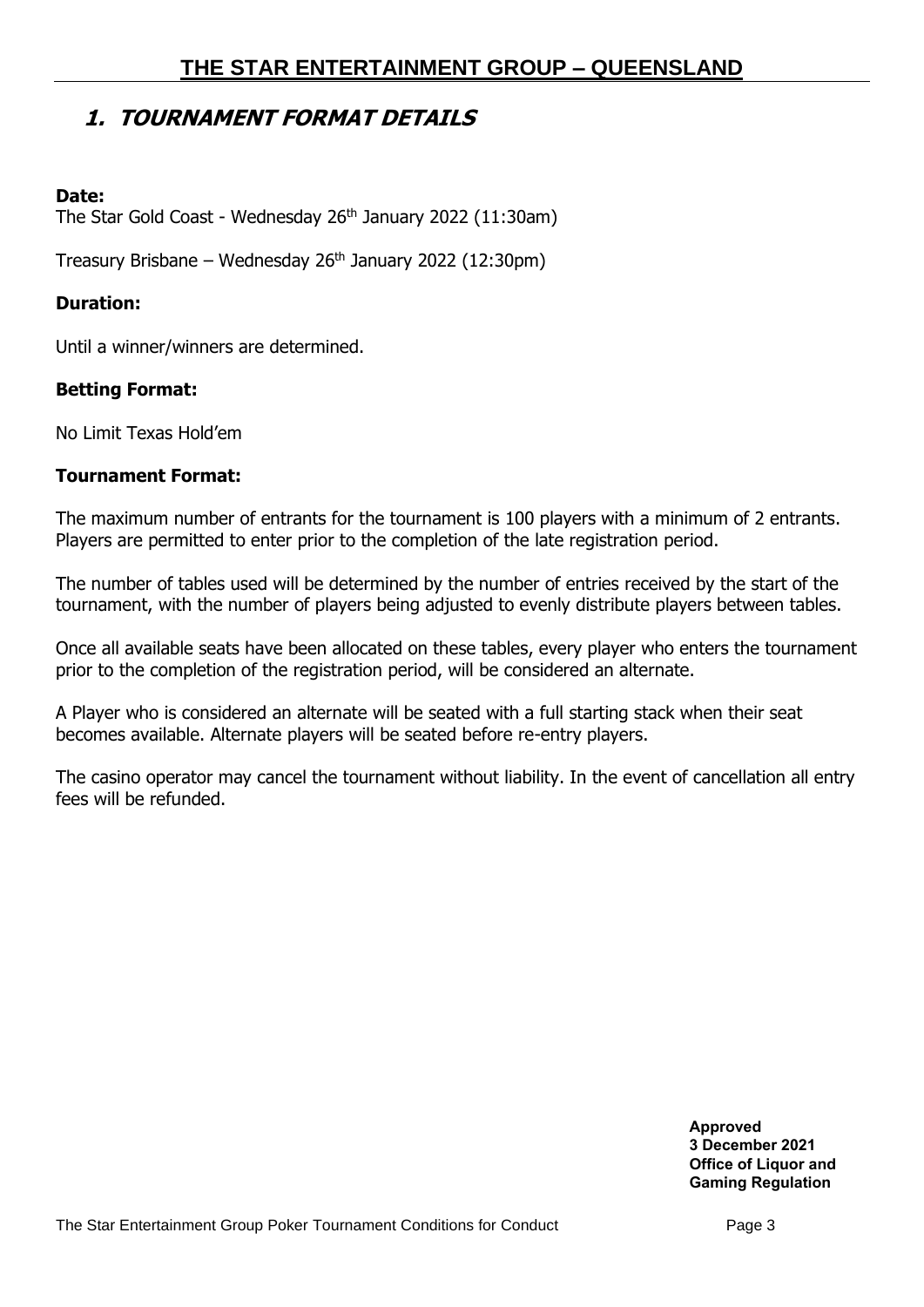# <span id="page-3-0"></span>**2. ENTRY FEE**

Casino Management for promotional purposes, reserve the right to pay the Entry Fee and Administration Fee for a player into any tournament or satellite.

All Entry Fees are used exclusively as prizes.

# <span id="page-3-1"></span>**3. PRIZE POOL DIVIDENDS**

## **Tournaments**

The total value of the Prize Pool will be the Entry Fee multiplied by the number of players, with the cash component of the Prize Pool broken down and paid in accordance with the Cash Payout scale attached. (appendix a.)

## **Bounty**

At the commencement of the tournament, each player will receive a Bounty Chip with their starting stack. When a player goes "All-In", they will be required to add their Bounty Chip to the pot. The winner of the pot will either retain or win the Bounty Chip/Chips. Each Bounty Chip will have a cash value of \$100, which can be redeemed at the end of the players involvement in the tournament. A Player can only win another players original Bounty Chip.

3.1 The Star Gold Coast will contribute the \$100 Bounty for each of 100 entrants into the Gold Coast Australia Day Bounty Tournament

3.2 Treasury Brisbane will contribute the \$100 Bounty for each of 100 entrants into the Treasury Brisbane Australia Day Bounty Tournament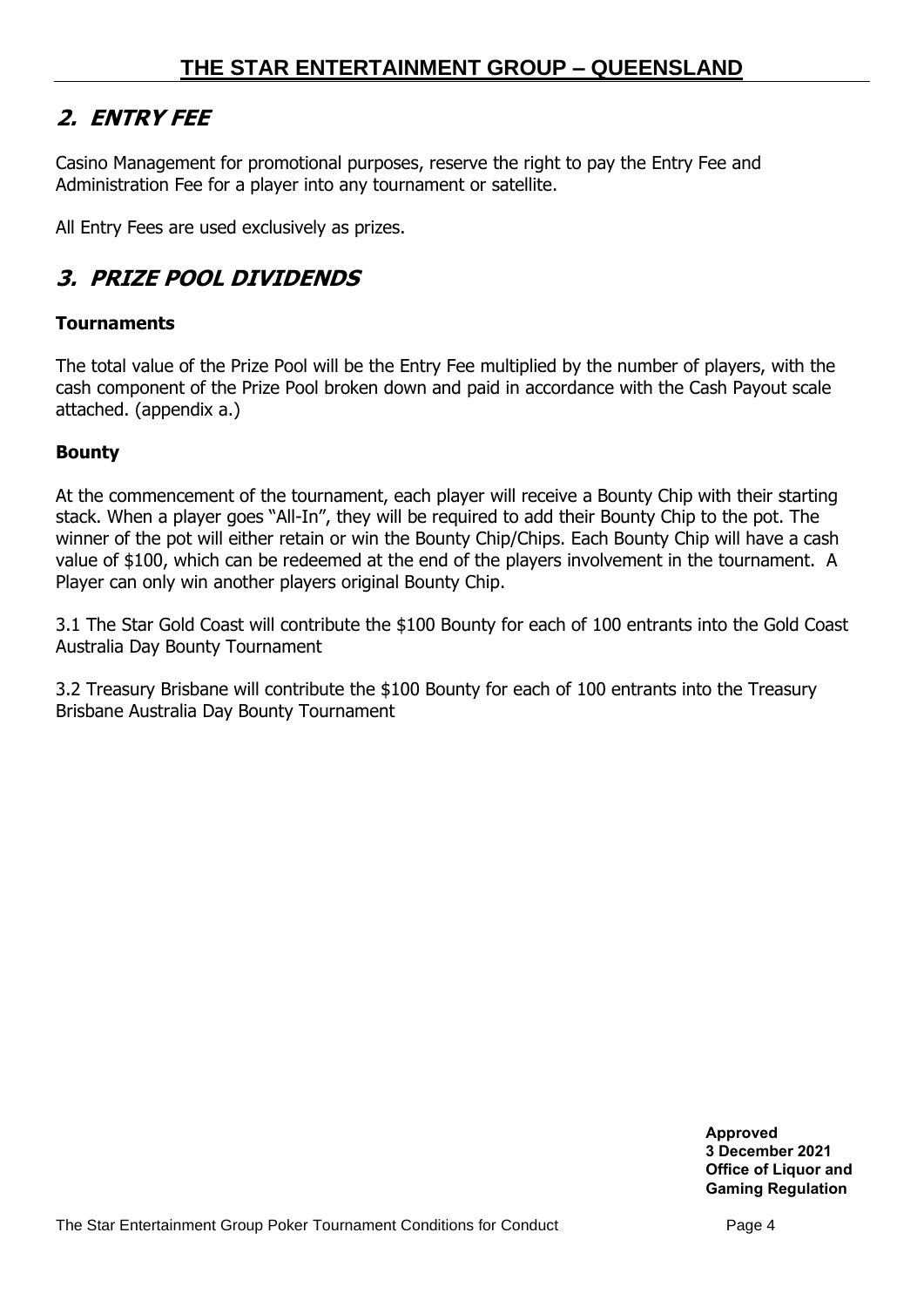# <span id="page-4-0"></span>**4. TOURNAMENT STRUCTURE**

#### **AUSTRALIA DAY - JANUARY 26, 2022 \$250 AUSTRALIA DAY BOUNTY TOURNAMENT \$100 BOUNTY CASINO FUNDED BOUNTY ON EACH PLAYER Buy-in** \$250 (\$225 Entry fee \$25 administration fee) **ENTRIES LIMITED TO 100 PLAYERS WITH MULTIPLE RE-ENTRY PERMITTED** Registration until start of level 7 **Starting Stack:** 20,000 in tournament chips **Prize Pool:** Cash Prizes

| <b>LEVEL</b>       | <b>DAY</b>     | <b>DURATION</b> | <b>SMALL BLIND</b> | <b>BIG BLIND</b> | <b>BB ANTE</b> |
|--------------------|----------------|-----------------|--------------------|------------------|----------------|
| LEVEL 1            | 1              | <b>25 MIN</b>   | 100                | 100              | 100            |
| LEVEL 2            | 1              | 25 MIN          | 100                | 200              | 200            |
| LEVEL 3            | $\mathbf 1$    | 25 MIN          | 200                | 300              | 300            |
| LEVEL 4            | $\mathbf{1}$   | <b>25 MIN</b>   | 200                | 400              | 400            |
| <b>BREAK</b>       | $\mathbf{1}$   | <b>20 MIN</b>   |                    |                  |                |
| LEVEL 5            | $\mathbf{1}$   | <b>25 MIN</b>   | 300                | 500              | 500            |
| LEVEL 6            | $\mathbf{1}$   | <b>25 MIN</b>   | 300                | 600              | 600            |
| LEVEL <sub>7</sub> | $\mathbf{1}$   | <b>25 MIN</b>   | 400                | 800              | 800            |
| LEVEL 8            | $\mathbf{1}$   | <b>25 MIN</b>   | 500                | 1,000            | 1,000          |
| <b>BREAK</b>       | $\mathbf{1}$   | <b>10 MIN</b>   |                    |                  |                |
| LEVEL 9            | $\mathbf{1}$   | <b>25 MIN</b>   | 600                | 1,200            | 1,200          |
| LEVEL 10           | $\mathbf{1}$   | <b>25 MIN</b>   | 800                | 1,600            | 1,600          |
| LEVEL 11           | $\mathbf 1$    | <b>25 MIN</b>   | 1,000              | 2,000            | 2,000          |
| LEVEL 12           | 1              | <b>25 MIN</b>   | 1,500              | 2,500            | 2,500          |
| <b>BREAK</b>       | $\mathbf{1}$   | <b>10 MIN</b>   |                    |                  |                |
| LEVEL 13           | $\mathbf 1$    | 25 MIN          | 1,500              | 3,000            | 3,000          |
| LEVEL 14           | $\mathbf 1$    | 25 MIN          | 2,000              | 4,000            | 4,000          |
| LEVEL 15           | $\mathbf{1}$   | <b>25 MIN</b>   | 3,000              | 5,000            | 5,000          |
| LEVEL 16           | $\mathbf 1$    | 25 MIN          | 3,000              | 6,000            | 6,000          |
| <b>BREAK</b>       | $\mathbf{1}$   | <b>10 MIN</b>   |                    |                  |                |
| LEVEL 17           | $\overline{2}$ | 25 MIN          | 4,000              | 8,000            | 8,000          |
| LEVEL 18           | $\overline{2}$ | <b>25 MIN</b>   | 5,000              | 10,000           | 10,000         |
| LEVEL 19           | $\mathbf 2$    | <b>25 MIN</b>   | 6,000              | 12,000           | 12,000         |
| LEVEL 20           | $\overline{2}$ | <b>25 MIN</b>   | 10,000             | 15,000           | 15,000         |
| <b>BREAK</b>       | $\overline{2}$ | <b>10 MIN</b>   |                    |                  |                |
| LEVEL 21           | $\overline{2}$ | <b>25 MIN</b>   | 10,000             | 20,000           | 20,000         |
| LEVEL 22           | $\overline{2}$ | <b>25 MIN</b>   | 15,000             | 25,000           | 25,000         |
| LEVEL 23           | $\overline{2}$ | <b>25 MIN</b>   | 15,000             | 30,000           | 30,000         |
| LEVEL 24           | $\overline{2}$ | 25 MIN          | 20,000             | 40,000           | 40,000         |
| <b>BREAK</b>       | $\mathbf 2$    | <b>10 MIN</b>   |                    |                  |                |
| LEVEL 25           | $\mathbf 2$    | 25 MIN          | 25,000             | 50,000           | 50,000         |
| LEVEL 26           | $\overline{2}$ | 25 MIN          | 30,000             | 60,000           | 60,000         |
| LEVEL 27           | $\overline{2}$ | 25 MIN          | 40,000             | 80,000           | 80,000         |
| LEVEL 28           | $\overline{2}$ | 25 MIN          | 50,000             | 100,000          | 100,000        |
| <b>BREAK</b>       | $\overline{2}$ | <b>10 MIN</b>   |                    |                  |                |
| LEVEL 29           | $\overline{2}$ | <b>25 MIN</b>   | 75,000             | 125,000          | 125,000        |
| LEVEL 30           | $\overline{2}$ | 25 MIN          | 75,000             | 150,000          | 150,000        |
| LEVEL 31           | $\overline{2}$ | 25 MIN          | 100,000            | 200,000          | 200,000        |
| LEVEL 32           | $\overline{2}$ | <b>25 MIN</b>   | 125,000            | 250,000          | 250,000        |

**ANTE FORMAT**: Big Blind Ante will be posted by the player in the big blind, in the amount equivalent to the big blind. Ante is posted before the big blind and players are eligible to collect the entire ante, even when out of the big blind. Ante is maintained until the completion of the tournament.

#### **Approved**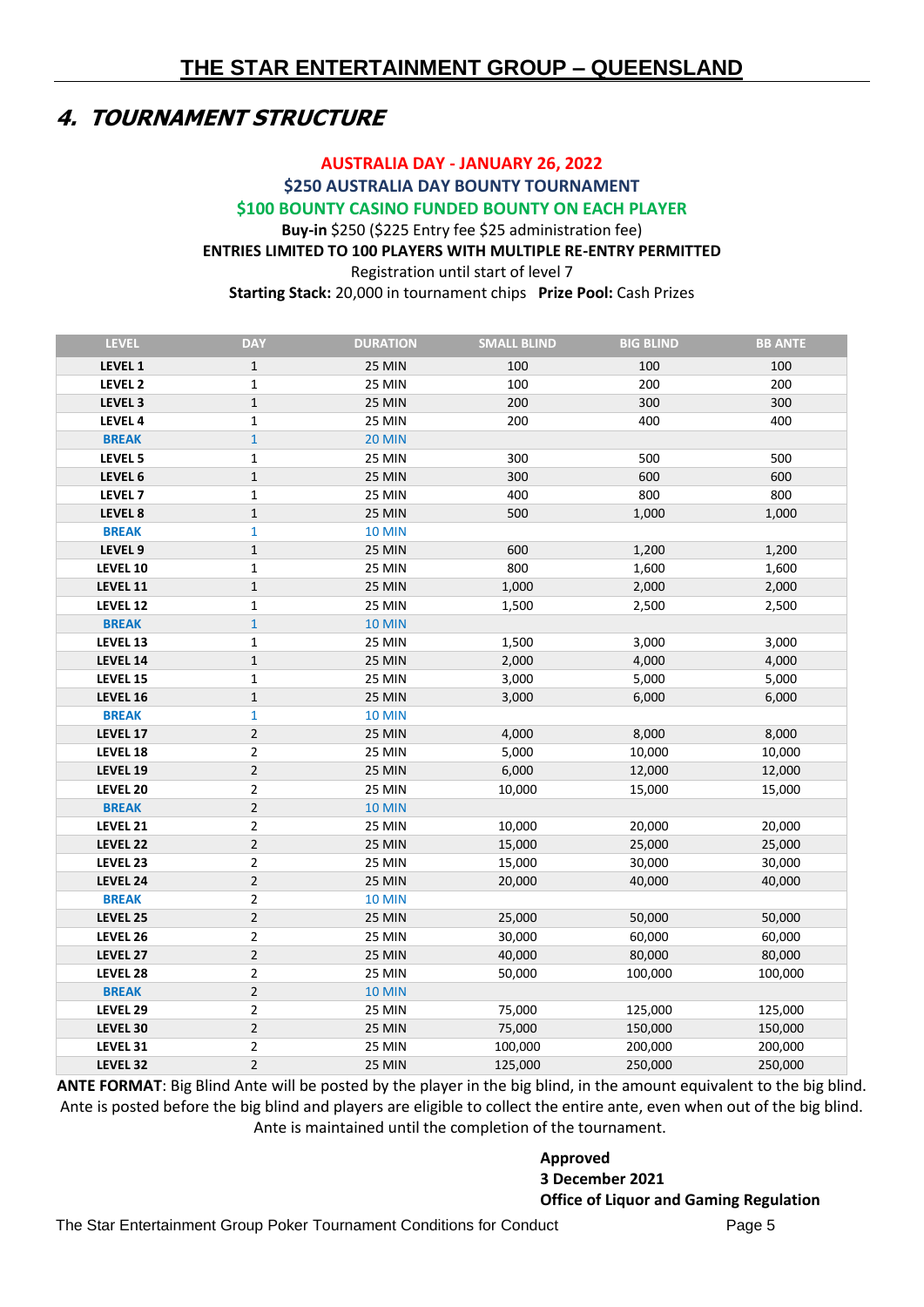# <span id="page-5-0"></span>**5. DEFINITIONS**

In these rules, unless contrary intention appears:

**Add On** means where a tournament format permits, a player may add to their table stake before being eliminated by purchasing more tournament chips at the end of a predetermined blind level and before the commencement of the next blind level.

## **Administration Fee**

A fee charged by the casino operator in addition to the Entry Fee to cover the associated costs of conducting the tournament.

- **All-In** means a player who has invested all of their remaining chips in the outcome of a hand. Their bet cannot exceed the structured limit and/or raise, if a raise is an option. An all-in player can only win that portion of the pot or pots to which they have contributed.
- **Alternates** means a player who is permitted to enter a tournament with a full starting stack of chips for a predetermined period where seats are available after the tournament starts or as players are eliminated and seats become available, or where an additional table is added subsequent to the tournament commencement.
- **Ante** means a predetermined contribution to the pot placed by all players prior to the first card being dealt in a round of play.
- **Balancing** means the method by which players may be moved between across the tournament tables in use.

## **Big Blind Ante**

means that instead of each player posting an ante, the player in the Big Blind position will post a specified amount to cover all the ante bets.

## **Bonus Round**

means a round of play in which there is an additional amount of Tournament chips contributed to the pot by the casino operator and/or an additional prize is awarded to the winner.

- **Bounty** means a bounty button that will be won by a player that eliminates another player from the tournament.
- **Breaking** means the method by which the number of tournament tables may be reduced as players are eliminated from the tournament.
- **Bubble** means the finishing position immediately before those positions for which players will receive prize money.
- **Buy-In** means the amount paid by the tournament player(s) to comprise a prize pool or prize pools. **Approved**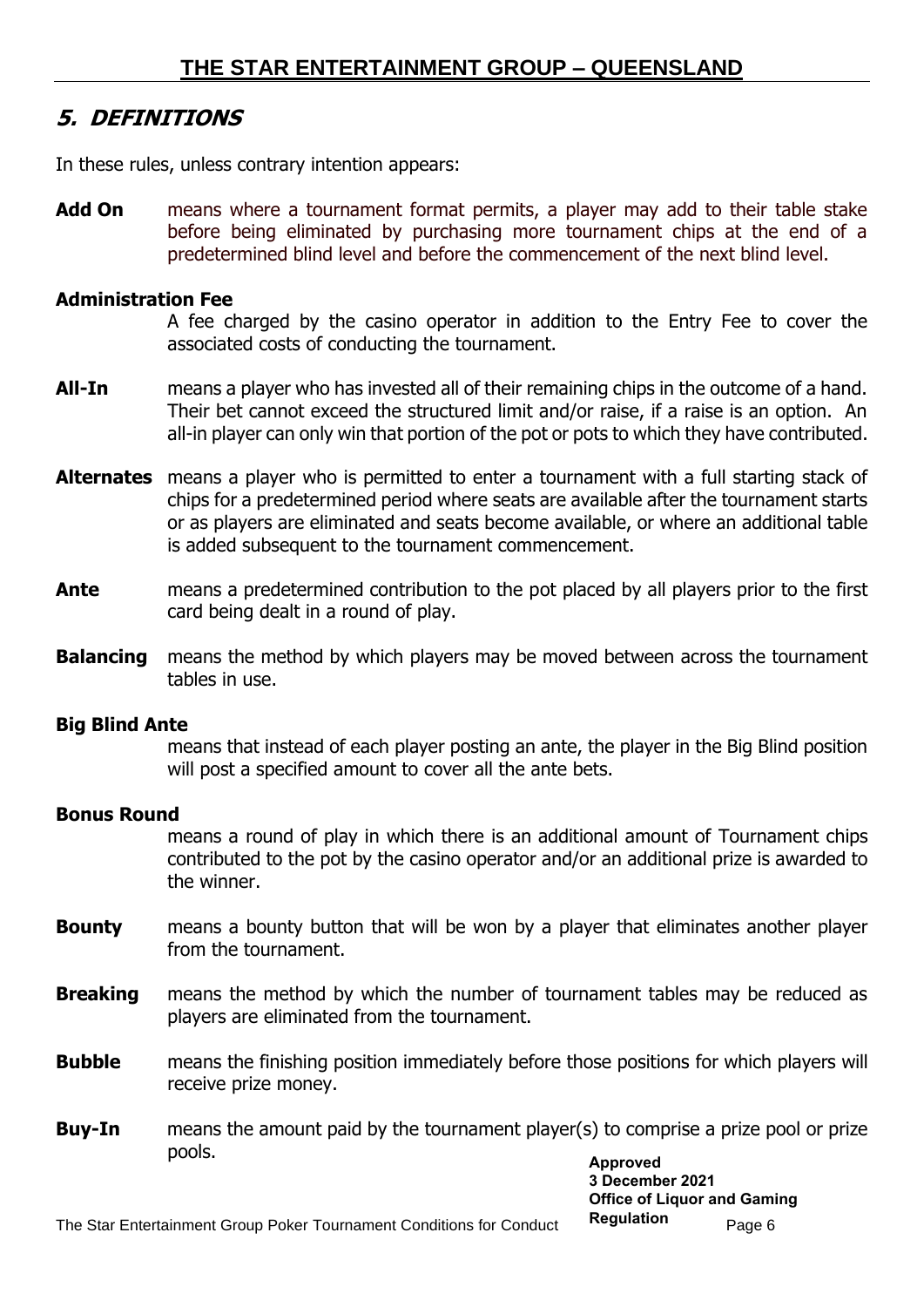**Chip race** means the method by which lower denomination chips are coloured up to higher denomination chips and dispersed to players when they are no longer required in the tournament.

#### **Eliminated Player**

means a player that is unable to continue in the tournament after going All-In and losing their remaining table stake.

#### **Elimination Round**

means a round of play on completion of which the player with the lowest table stake may be eliminated from the tournament.

- **Entry Fee** means the amount paid by the tournament player(s) to enter the tournament. Casino Management for promotional purposes, reserve the right to pay the Entry Fee and Administration Fee for a player into any tournament. All Entry Fees are used exclusively as prizes.
- **Forfeit** where a player forfeits their remaining chips. A player who forfeits their chips may be entitled to re-buy/re-enter when permitted.
- **Heads Up** means a game of poker where two players in a tournament play exclusively against each other.

#### **Multi-Flight Tournaments**

are phased tournaments with multiple entry days. Each starting phase will be played up to the same point and all remaining players will qualify to the final phase with players from the additional phases of the tournament.

**Penalties** means action taken against a tournament player for abuse, disruptive behaviour or contravention of the rules of play.

#### **Place-Getter**

means a tournament entrant who is either the overall Tournament winner, or who finishes in a position which will guarantee a stake in the tournament prize pool or advancement to a further session of play.

- **Re-buy** means where a tournament format permits, a player may, for a predetermined period of time, purchase one or more additional banks of tournament chips to add to their table stake.
- **Re-Entry** means where a tournament format permits, a player may, for a predetermined period of time, re-enter the tournament after being eliminated.

#### **Satellite Tournament**

means a lower buy-in tournament where winning players receive entry into a higher buy-in tournament.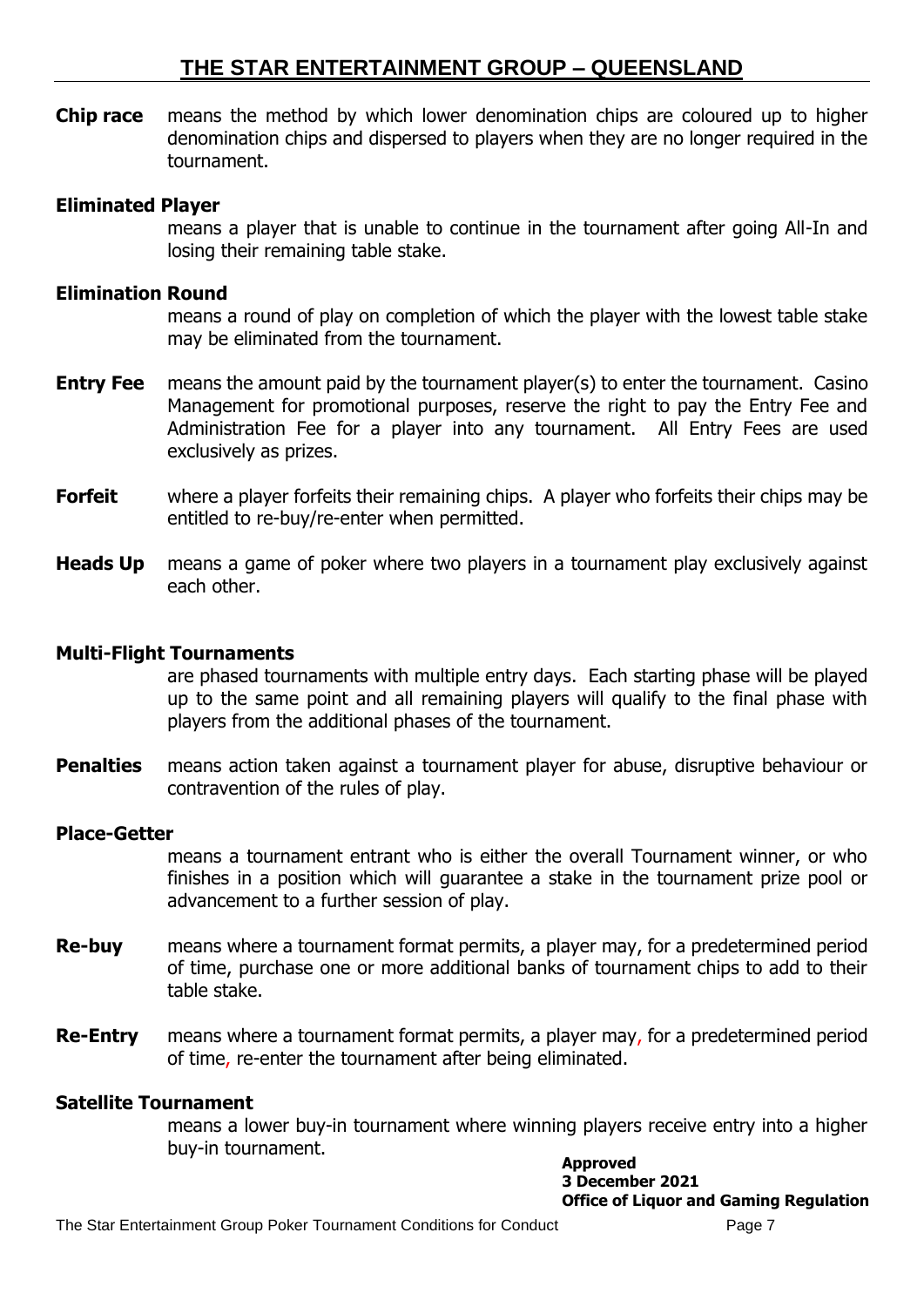**Session** means a period of play until a designated number of players remain in the tournament or, a set time period or the play of a designated number of rounds of play, at the completion of which:

(a)the winner and/or place-getters advance to a further session, or;

(b)the winner or place-getters are determined

#### **Substantial Action:**

where two or more players have acted on their hands, including check, bet, call, raise and fold.

#### **Tournament Chips**

means non-value chips issued to tournament players for the purpose of wagering during tournament play.

#### **Tournament Director**

means a licensed person(s), designated by the casino operator, who shall be present while the tournament is in progress and shall be responsible for the overall conduct of the tournament.

## **Tournament Float**

means the float used on Tournament Poker Tables and shall be comprised of tournament chips which have no monetary value.

#### **Tournament Poker**

means a poker competition limited to those players whose entries have been accepted by the casino.

#### **Tournament Poker Table**

means a table allocated by the casino to be used during the poker tournament.

#### **Tournament Result Log**

means the log which contains the record of each place-getter's results and shall be maintained in the GES Poker Management System under the control of the Tournament Director. The log will include:

- 1. Tournament name & date
- 2. Player's name
- 3. Player's result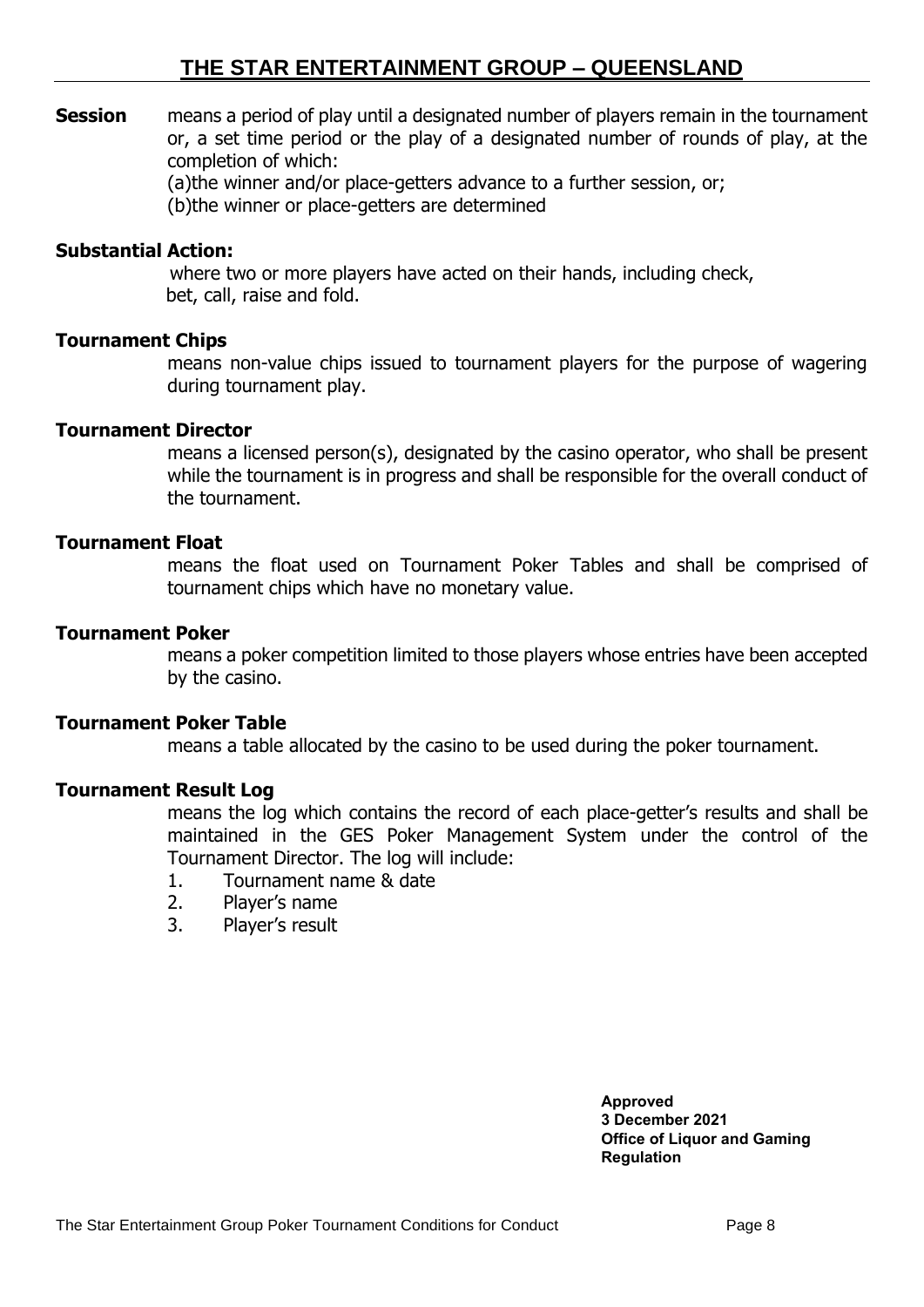## <span id="page-8-0"></span>**6. CONDITIONS OF ENTRY**

6.1 All applications for entry must be made in one of the following ways:

**Approved 3 December 2021 Office of Liquor and Gaming Regulation**

- at the Poker desk using the GES Poker Management System
- online registration via the Star Poker website
- Tournament Entry Form(when GES not available)
- 6.2 Entrants must be members of the Casino Loyalty Program, however, the Tournament Director may, at their discretion, permit entry to the tournament for non-Members.
- 6.3 The applicable Entry Fee and Administration Fee must be submitted at the time of entry and prior to the player commencing the tournament. Entries may be accepted after this time at the discretion of the Tournament Director.
- 6.4 Entries for a particular tournament may be transferred to another player provided that player has not already entered that tournament.
- 6.5 At the discretion of the Tournament Director and subject to additional chip banks being available, for a predetermined period after the tournament commences, some tournaments may allow entrants to re-enter after they have been eliminated. The conditions for re-entry will be announced prior to the commencement of the tournament.
- 6.6 The number of entrants in a tournament may also include 'alternates'.
- 6.7 The Tournament Director reserves the right to refuse any application for entry to the tournament.
- 6.8 All entrants must abide by the tournament rules. Failure to do so may result in disqualification from the tournament.
- 6.9 Entrants disqualified from the tournament are not entitled to a refund of the Entry Fee and Administration fee and that entrant's tournament chips will be taken out of play.
- 6.10 Entrants will only be entitled to a refund of the Entry Fee and Administration Fee if the entrant cancels their entry not less than twenty-four (24) hours prior to the beginning of the tournament, or in the event that the tournament does not proceed.
- 6.11 All entrants shall agree to such playing times as designated by the Tournament Director.
- 6.12 Entries will be limited to numbers specified by the Tournament Director.
- 6.13 This tournament is open to persons eighteen (18) years of age and over and who are not the subject of a Withdrawal of Licence, or an exclusion direction or self-exclusion order pursuant to the Casino Control Act 1982 (QLD).
- 6.14 In the event of any dispute, the decision of the Tournament Director is final.
- 6.15 A copy of the rules of Tournament Poker are available for perusal at the Poker desk.

The Star Entertainment Group Poker Tournament Conditions for Conduct Page 9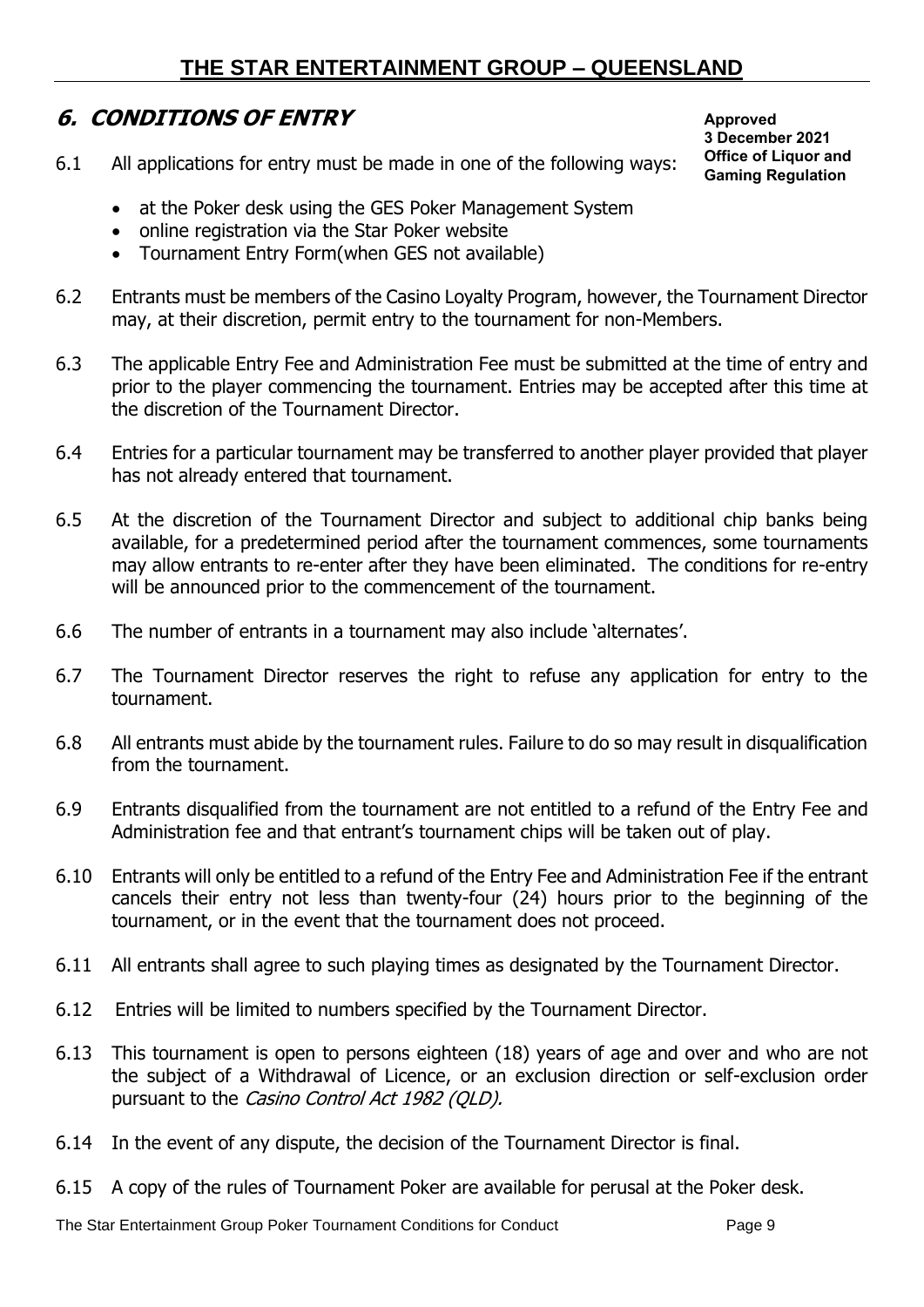6.16 The Star Entertainment QLD Limited reserves the right to use selected entrant's names, suburbs, photographs, images and likeness for the purpose of promoting and advertising the casinos.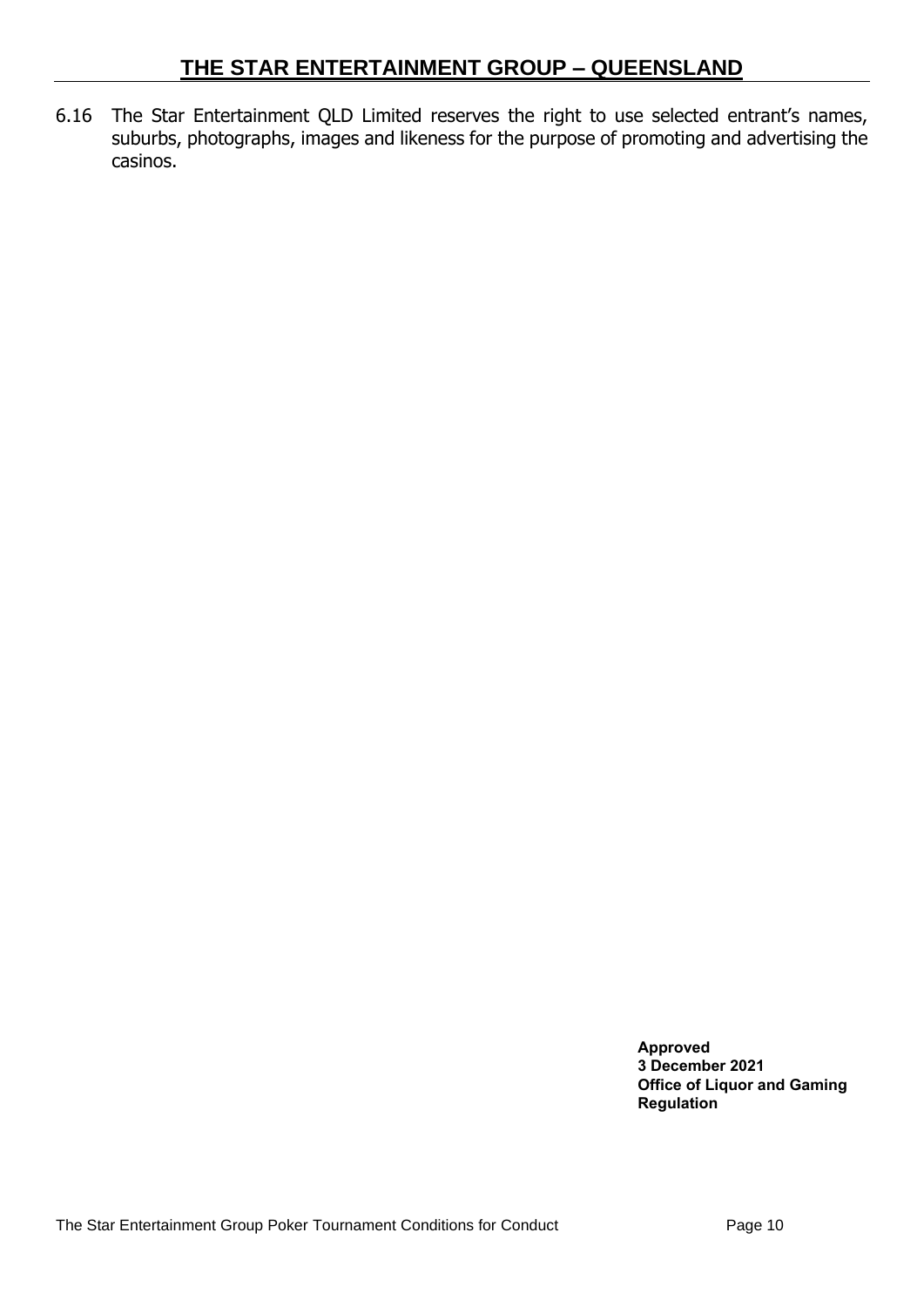# <span id="page-10-0"></span>**7. TOURNAMENT RULES**

- 7.1 The rules of the game of Texas Hold'em Poker as set out in the Casino Gaming Rule 2010 (Qld) shall apply to Tournament Poker except where the rules of the game have been specifically altered to apply to the rules of the game of Tournament Poker and subject to Part 5 – Casino tournaments, (28), (29) of the Casino Control Regulation 1999 (Qld).
- 7.2 The rules of the game of Texas Hold'em Poker shall be altered to the rules of the game of Tournament Poker as listed below:
	- Schedule 10 s. 17(1) altered to Tournament Poker Rule 7.6, 7.7, 7.8, 7.23, 7.24 and 7.25
	- Schedule 10 s. 31(1)(2)(3)(4)(5) altered to Tournament Poker Rule 7.36
	- Schedule 10 s. 32(1)(2)(3)(4)(5)(6) altered to Tournament Poker Rule 7.22
- 7.3 Satellite tournaments will be conducted in accordance with these terms and conditions and the approved tournament Rule. Prize details will be available to all entrants prior to the commencement of the satellite tournament.
- 7.4 A tournament prize pool will consist of all buy-ins together with any re-buys, add-ons or reentries. The total value of the Prize Pool will be the Entry Fee multiplied by the number of players, with the cash component of the Prize Pool broken down and paid in accordance with the schedule in Appendix B.
- 7.5 The Casino Operator may, at its discretion, add value to the prize pool in the form of cash, approved gaming vouchers, or goods or services
- 7.6 Prior to the beginning of play, all players will be designated a specific table number and seating position at which to play. This shall be determined by ballot.
- 7.7 Seating assignments may be altered to ensure that entrants who are known by the Tournament Director to be connected by family or association play at different tables or are separated on the final table.
- 7.8 The number of entrants allocated to a table shall be determined by the Tournament Director and is dependent upon the number of participants in the tournament.
- 7.9 All players must provide their name for recording purposes to the table Supervisor upon request.
- 7.10 All players will be allocated a table stake of non-value Tournament Chips at the commencement of play.
- 7.11 If a player is eliminated from the tournament prior to the end of a session of play, he or she shall be required to return any remaining tournament chips being held to the dealer, prior to leaving the table.
- 7.12 At the conclusion of the tournament heat or final, the players shall return all tournament chips which shall be counted by the staff to determine that their number and value is equal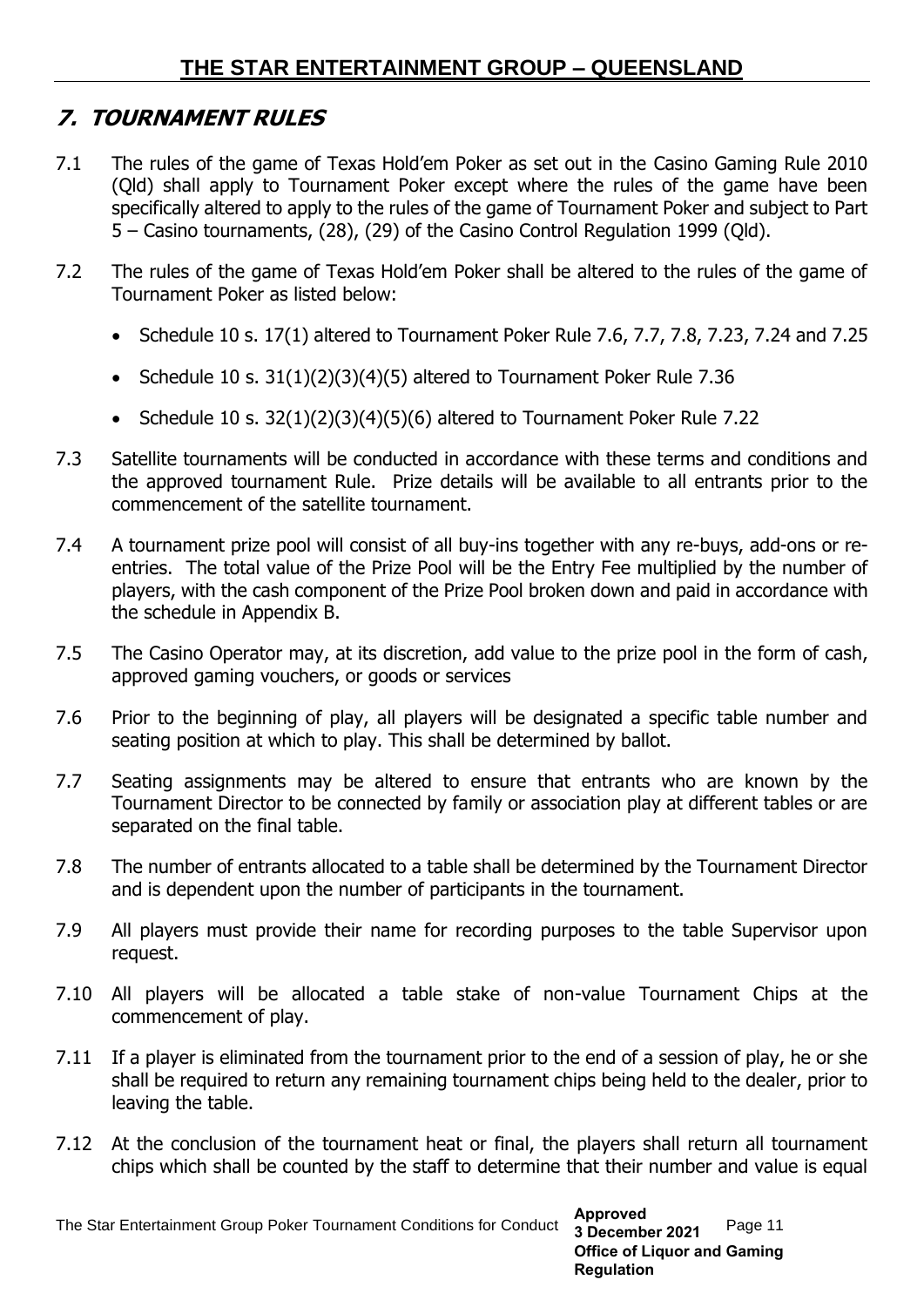to the number and value of tournament chips issued to be used for that tournament heat or final.

- 7.13 At the end of a re-entry/re-buy period or at the completion of play during a multi-flight tournament, should a player have equal to or less than their Starting Stack they will be given the option of forfeiting these chips and therefore being able to buy back into the Tournament. If the player chooses this option, their chips will be removed from play immediately. If the player chooses not to use this option, they will continue play with those chips remaining. In the event of a multi-flight tournament, their remaining chips will be bagged as per normal procedure for the player's return on Day 2 of the Tournament.
- 7.14 If a player is not present at the table at the start of the tournament, then that player shall have their table stake placed in their seat position. If a player has not taken their position by the completion of Level 4 of the Blind Structure, the Tournament Director may declare that the player is "Provisionally Eliminated" and the remainder of that player's stake will be removed from play. If the player arrives later in the day, a calculation is made to determine the number of blinds and antes that would have been taken from their stack and their stake returned to play.
- 7.15 If an active player is not present at the table at the start of a round of play, cards will be dealt to their betting position and if that player is required to place a blind bet and/or Ante Bet, appropriate blind bets and/or Ante Bets will be placed from their table stake.
- 7.16 If an active player is not present at the table to act on their hand the Tournament Director:

7.16.1 shall direct the dealer to deal the cards to the absent player's position as though they are present. Should the player still not be present at the completion of the initial deal the hand shall be folded, with the exception of the player in the last compulsory blind position who will have up until it is their turn to act; and/or

7.16.2 may declare the tournament player's position cancelled and the tournament player disqualified. Once disqualified a tournament player will not be entitled to a refund of the entry fee, except on the approval of the Tournament Supervisor and will not be entitled to retain the value of any tournament chips in their possession at the time of disqualification.

- 7.17 A player shall not lend or borrow Tournament Chips at any time.
- 7.18 Each player is required to display in clear view of other players and table supervisors, all Tournament Chips being held at any one time and those chips must be stacked in denomination. The dealer or supervisor may direct that a player's chips be arranged such that the total value of those chips may be determined. Concealing, pocketing or otherwise hiding chips during tournament play may result in immediate and irrevocable disqualification. No such Tournament player shall be entitled to a refund of entry fee, re-entry, buy-in, rebuy or add-on and will not be entitled to retain the value of any tournament chips in their possession at the time of disqualification.
- 7.19 Where two or more all-in players who would have been eligible for place in the tournament, are eliminated in the same round of play, the placing/placings shall be equally shared among those players. **Approved**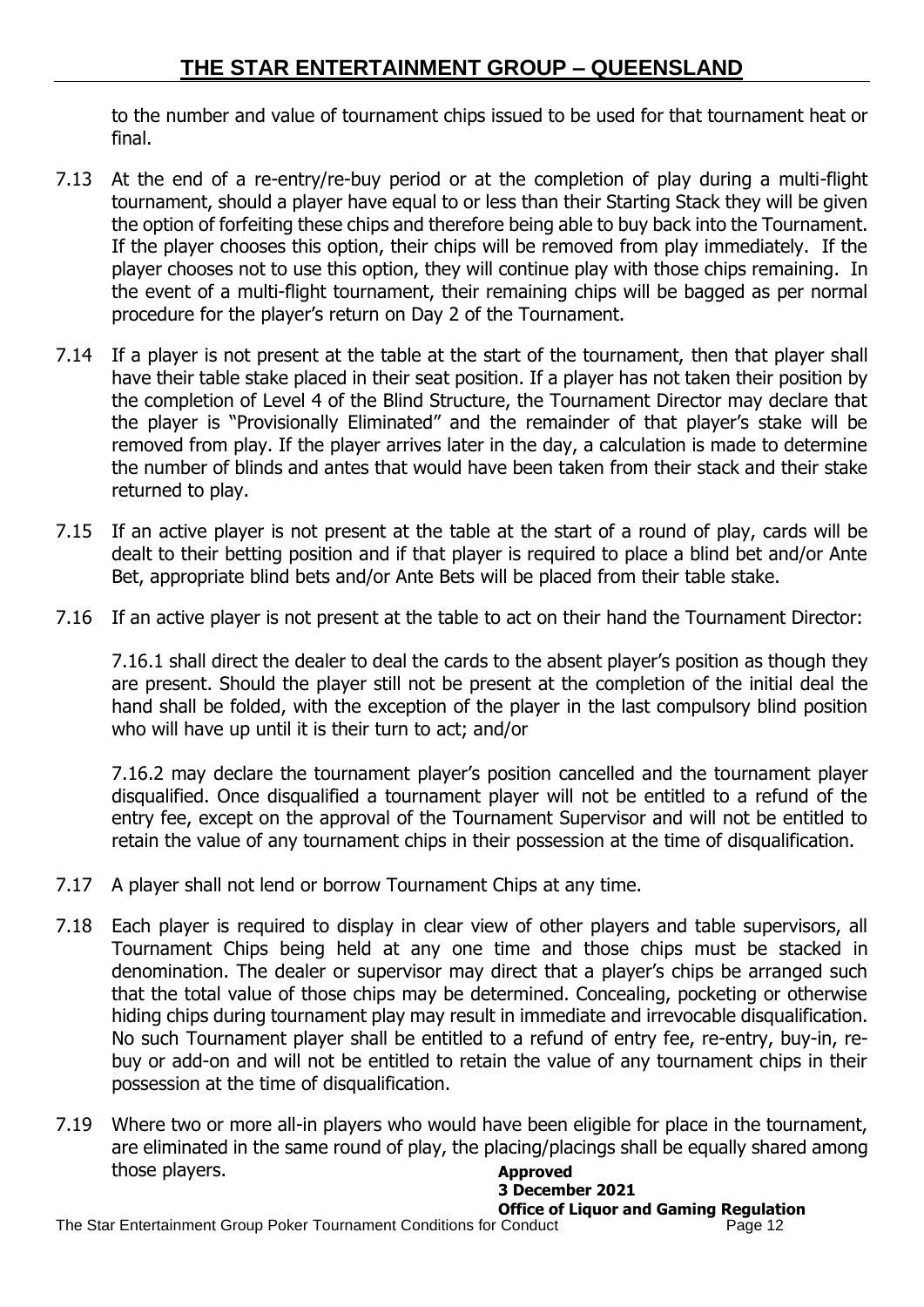- 7.20 Play may go to hand for hand on all tables when multiple tables are in play and: (a) the bubble is approaching;
	- (b) the number of players left just exceeds the required number for the final table.
- 7.21 Blinds and antes are raised at scheduled intervals. At the end of a designated blind level, the new limits will apply on the next deal. (A deal begins with the cutting of the cards).
- 7.22 Eliminations, Re-buys and Add-ons: Where an entrant has lost their entire table stake, they will be eliminated and must vacate the tournament table, unless there is provision in the tournament which allows re-buys or add-ons.

Where a tournament allows re-buys, all entrants in that particular tournament may, for a predetermined period of time during the tournament, purchase one or more additional banks of chips. Entrants may be charged an entry fee to re-buy. The amount of the entry fee, if any, the amount of the re-buy, the number of re-buys and the length of the re-buy period will be determined by the Tournament Director and announced prior to the commencement of the tournament.

If an entrant has exhausted their bank of chips and wishes to re-buy, they must re-buy prior to the commencement of the next round of play or it will be deemed that they have been eliminated from the tournament.

Where the tournament allows add-ons, all entrants in that particular tournament may purchase an additional bank of chips at the end of the re-buy period. Entrants may be charged an entry fee to add-on. The amount of the entry fee, if any, and the amount of the add-on will be determined by the Tournament Director and announced prior to the commencement of that tournament. The casino operator may determine to conduct an elimination round(s) at any time providing players are advised prior to the elimination round commencing and no cards have been dealt and no blinds and/or antes have been placed prior to the announcement of the elimination round.

- 7.23 The Tournament Director may determine the method of allocating tables and playing areas to tournament players, the order of wagering, the method of balancing and breaking tables, and any other conditions providing those conditions are consistent with the relevant rules of the game.
- 7.24 Where a player is re-seated, they will assume all rights and responsibilities of their new position. A player moving to a new table is eligible to be dealt a hand in any position and will post blinds when and as required except if they are seated in between the button and the small blind.
- 7.25 Once the player make-up for the final table has been determined players will redraw for seating positions.
- 7.26 Entrants may request to 'put the clock' on another entrant. Subject to the request being reasonable the Tournament Director will call 'time' and the entrant in question will have one

The Star Entertainment Group Poker Tournament Conditions for Conduct **Approved** Page 13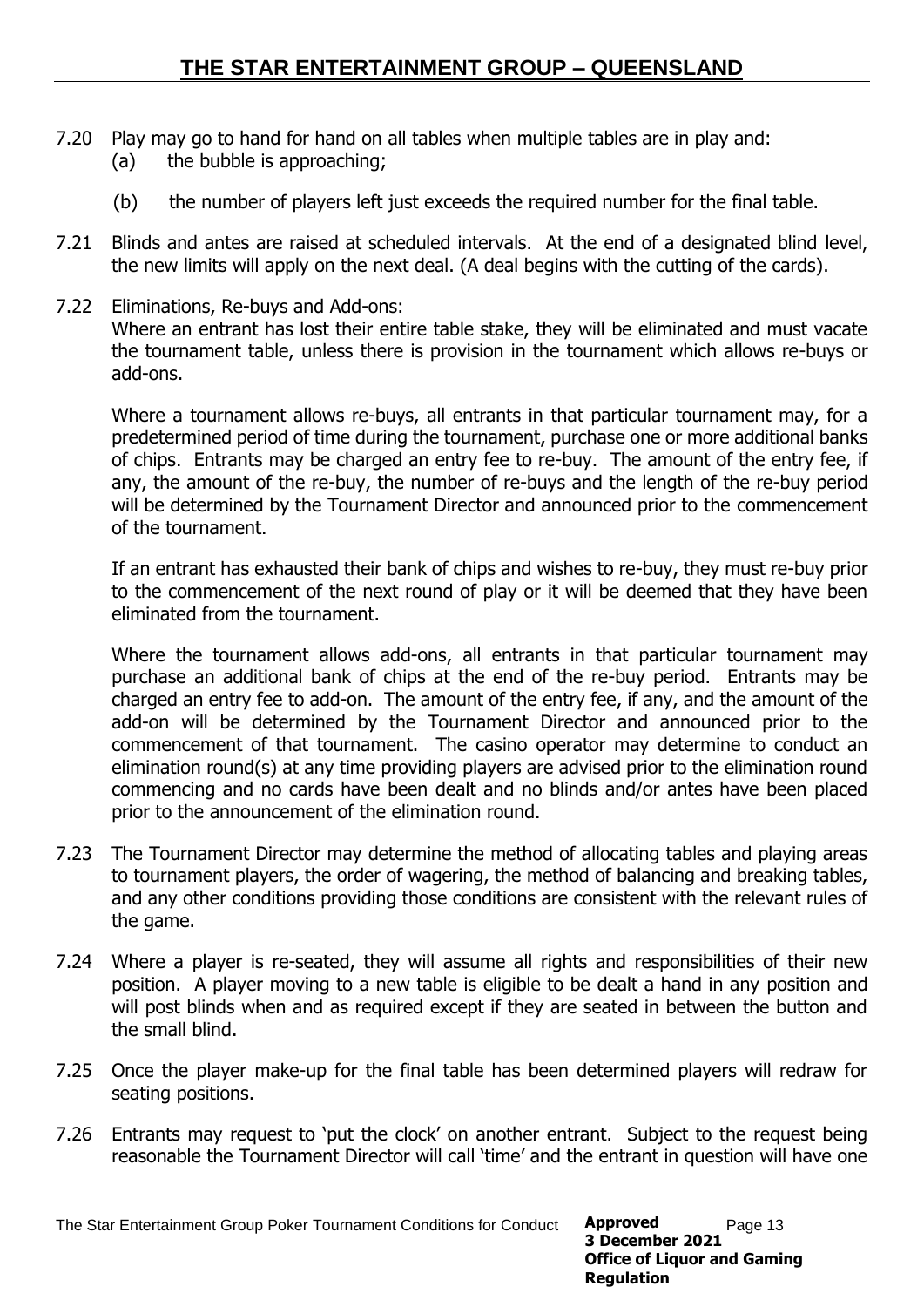minute to act. If action has not been taken by the time the minute is over, the player's hand will be called dead. All wagers made by that player will remain in the pot.

- 7.27 The Tournament Director reserves the right to direct any player who is considered to be unduly delaying the game to expedite their play.
- 7.28 The Tournament Director may also call 'time' on a player if deemed necessary.
- 7.29 If a player lacks sufficient chips for a blind, the player is still entitled to go all-in with their remaining table stake.
- 7.30 All cards will be turned face-up without delay once a player is all-in and all betting action by all other players in the hand is complete.
- 7.31 During Hand for Hand, where there has been an All-In and a call and there is no further action for that hand, those cards will remain face down until action is completed on the remaining tables
- 7.32 Verbal affirmations as to the content of a player's hand are not binding.
- 7.33 An oversized chip wagered without the player calling raise will be deemed to be a call.
- 7.34 A player who bets unannounced with two chips of the same denomination totalling more than the amount to call and less than the minimum amount to raise (and one chip value is less than the previous bet), will be considered a call.
- 7.35 Where only two players remain in the game, all rules pertaining to the order of wagering and order of play shall be amended to the extent that the designated player will be the first to place the blind and shall be the first to bet or fold in the first betting round.
- 7.36 The Casino Operator will not charge a participation fee nor charge commission on any round of play during the tournament.
- 7.37 Penalties may be imposed at the Tournament Director's discretion. Penalties available for use shall be verbal warnings, 10, 20, and 30 minutes away from the table and in extreme circumstances, disqualification. A player who is disqualified shall have their chips removed from play.
- 7.38 A player who exposes their hand during a round of play will not have their hand folded but may incur a Penalty.
- 7.39 Tournament players must not advise or seek advice from another tournament player or person not involved in the tournament during play.
- 7.40 From time to time, the Tournament Director will substitute player's chips of lower denominations with chips of higher denominations -" Chip Race". To the extent that a player's lower denomination chips fail to evenly amount to the value of the new higher denomination chip (respectively, "Odd Chips", "New Chip"), the Chip Race will proceed as follows:
	- (a) The total value of all Odd Chips on the table is tallied.

The Star Entertainment Group Poker Tournament Conditions for Conduct 2 December 2021 Page 14 **Approved 3 December 2021 Office of Liquor and Gaming Regulation**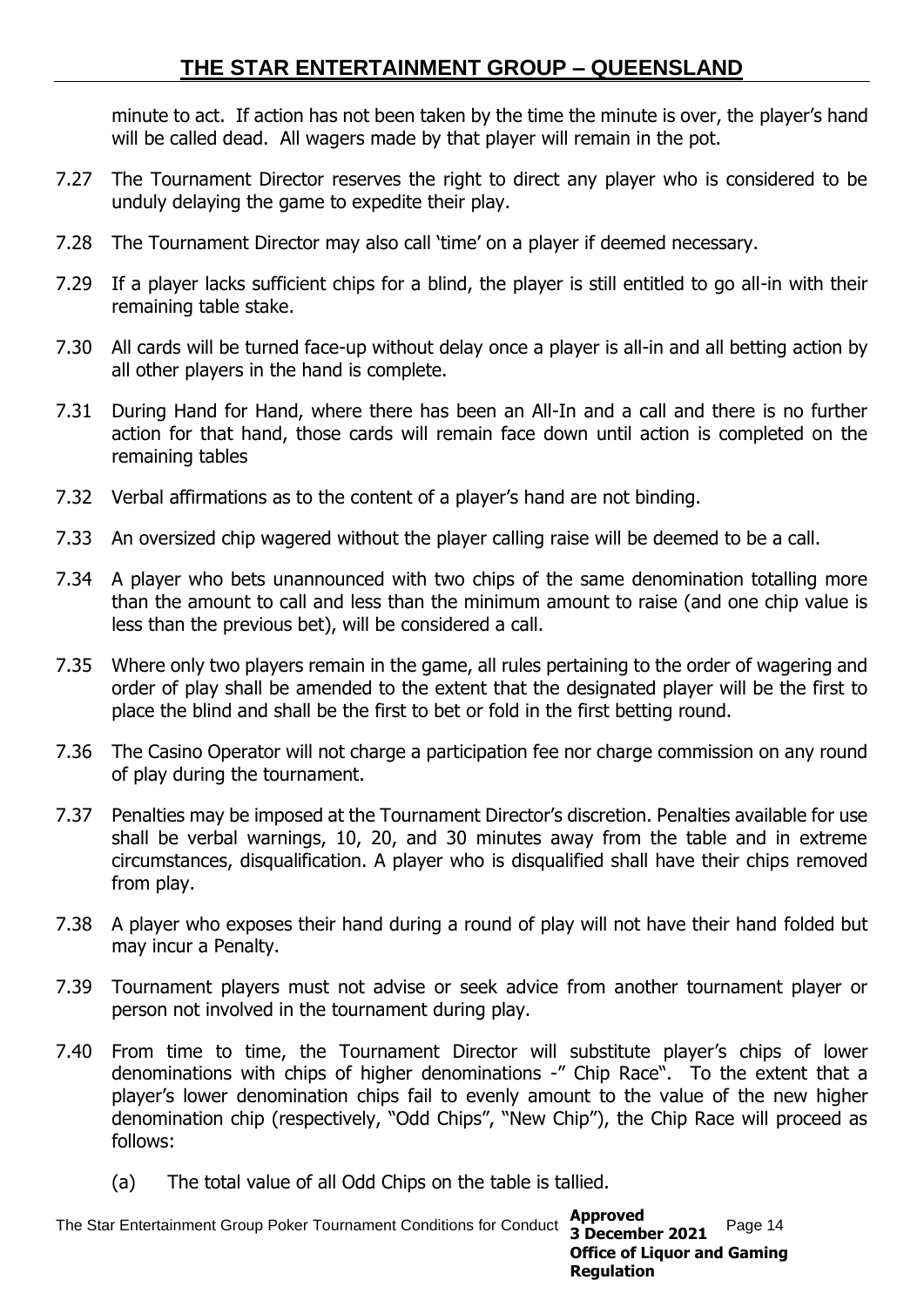- (b) As many New Chips as together wholly equate to the value of the Odd Chip tally are set aside for play and as many of the Odd Chips as equate to the value of those New Chips are removed from play.
- (c) If the value of the remaining Odd Chips (if any) equates to less than 50% of the value of a single New Chip, those Odd Chips are removed from play and no further New Chips are set aside for play. If the value of the remaining Odd Chips equates to 50% or more of the value of a single New Chip, a single New Chip is set aside for play and those remaining Odd Chips are removed from play (E.g. Totals of \$450 and \$475 would all equal  $5 \times$  \$100 chips for the race).
- (d) A "Race-off" is conducted to award the New Chips to players who possessed Odd Chips. Starting at the first seating position to the left of the dealer, the dealer will deal cards to players face-up. Each player will be dealt a number of cards corresponding to the number of Odd Chips they possess.
- (e) The player with the highest card value receives a New Chip and in sequence each player with the next highest card value receives a New Chip until there are no further New Chips in the Race-off. If 2 players have the same value card and there is one chip left an additional card will be dealt to each of these players.
- (f) Each player may receive a maximum of one chip in any given Chip Race.
- (g) If, following a Race-off, a player has no chips of any denomination, that player will receive a single chip of the lowest denomination in play.
- 7.41 Should a player act out of turn in a round of betting;
	- (a) As soon as the dealer becomes aware that the player has acted out of turn, the dealer must give an opportunity to act to each player (a missed player) who should have had an opportunity to act in the round of betting before the out of turn player acted.
	- (b) When acting out of turn, the out of turn player may only call a missed player's wager or fold. If folding any out of turn bet shall be added to the pot.
	- (c) However, the out of turn player may fold, call, or call and raise if a missed player makes a bet that is more than the out of turn bet.
	- (d) If the out of turn player folds under subsection (b), the out of turn bet shall stand and remain in the pot.
	- (e) If the out of turn bet is more than the maximum wager for the round of betting, the difference between the out of turn bet and the maximum wager must be returned to the out of turn player.
	- (f) Where a player is directed in error by a dealer to act out of turn, that player, or any of the following players who act in those circumstances, shall retract their action and then act in the correct sequence. **Approved**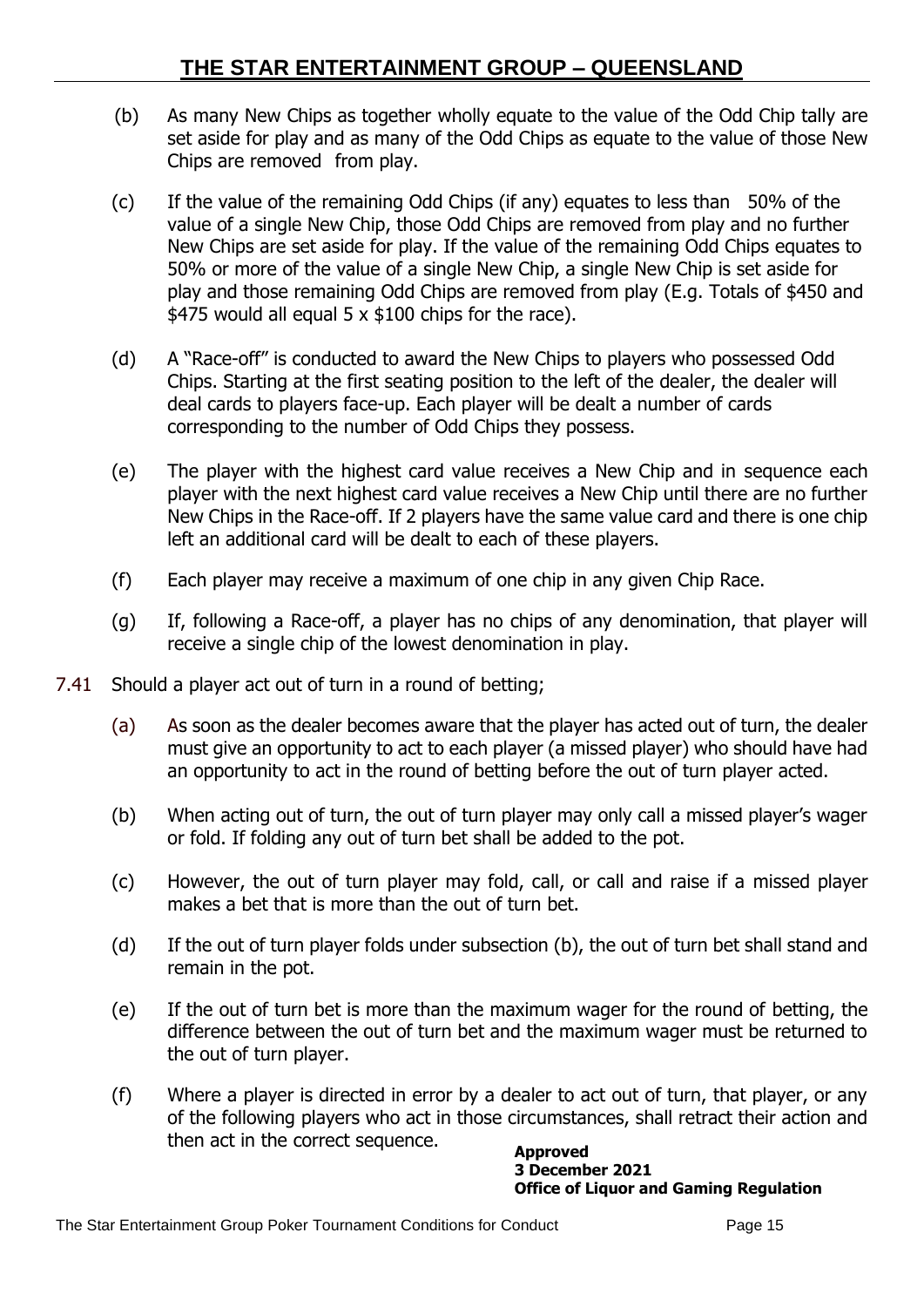7.42 It is a player's responsibility to protect their hand at all times. If a dealer mucks an unprotected hand, the player will have no redress and will not be entitled to have any wagered chips returned. An exception would be if a player raised and the raise had not been called yet, the player would be entitled to receive the raise back.